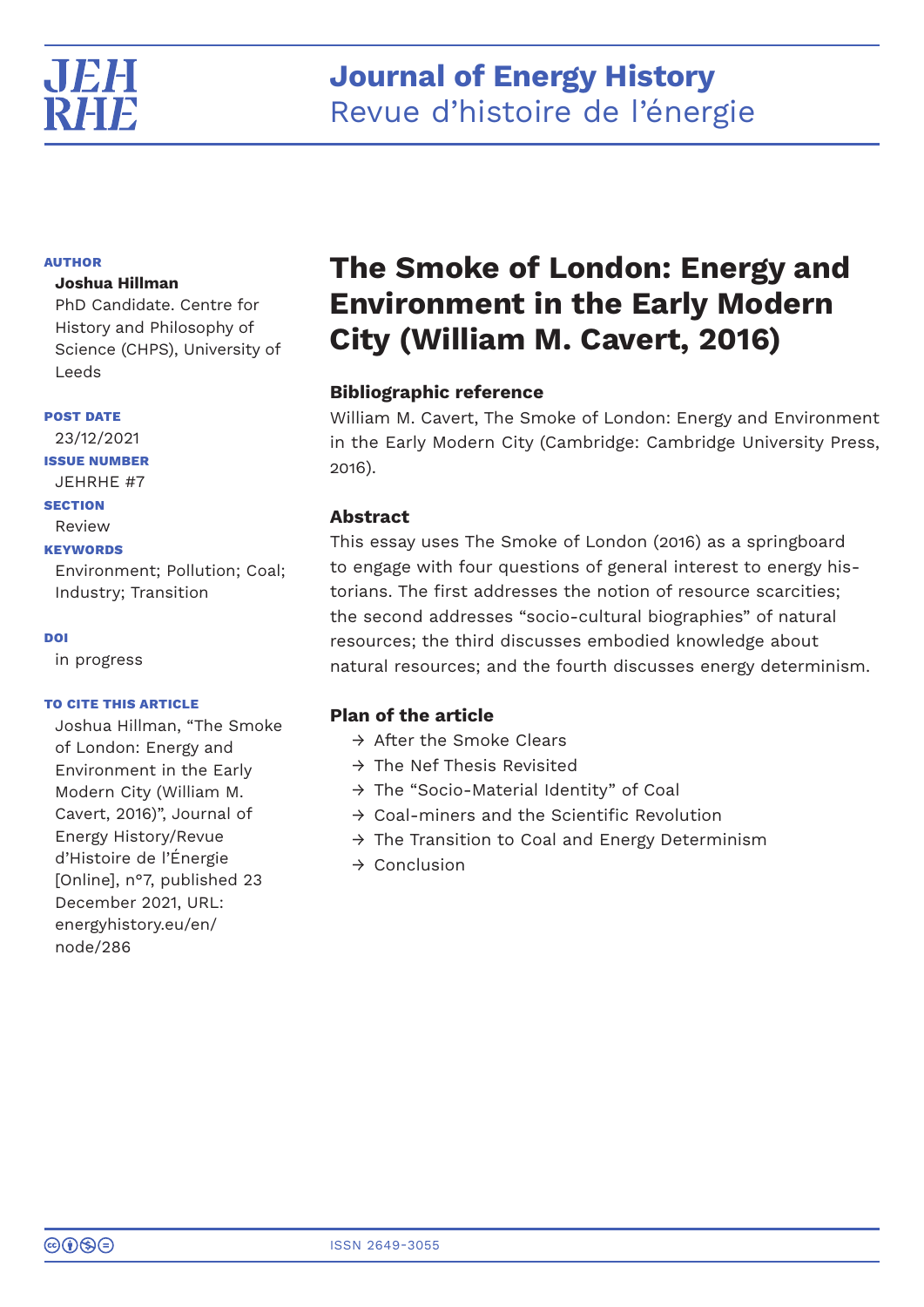

### **AFTER THE SMOKE CLEARS**

What is left to say about the history of coal, broadly construed, in 17<sup>th</sup> C. and 18<sup>th</sup> C. Britain? Substantially less, one might reply, than in 2015. For William M. Cavert's *The Smoke of London* (2016) said a lot indeed. Cavert's (multi-) award-winning monograph was presented as an environmental history, but reviewers were quick to point out that it made significant contributions to economic, political, and social history, as well as to the history of science. Taking the widespread British transition from wood to coal in the years preceding 1600 as his object of inquiry, Cavert demonstrates that early modern Londoners were highly concerned about the notorious coal smoke associated with this change in energy regime for a variety of aesthetic, property-related, and health reasons. Ultimately, however, those with the power to make decisions – including a succession of Tudor and Stuart monarchs – came to accept coal smoke as an inevitable if frustrating by-product of the coal-fuelled economy that they relied on for stability and control. Ordinary Londoners, on the other hand, had, of course, to accept coal on the whim of the monarch, but they also had to accept it 1

for access to a cheap supply of energy. Thus, Cavert recovers the previously unappreciated early modern concern about air pollution, showing that this in fact predated the 19<sup>th</sup> C. rise of industrial capitalism previously argued to have catalysed widespread environmental concern.**1** More pressingly, Cavert teaches us that apathy to pollution on behalf of those with power has a long history, and that economic concerns have triumphed over environmental concerns ever since the dawn of what he calls (justifiably, "from the perspective of energy regimes") "the first modern society".**<sup>2</sup>**

There is no space here to critically engage with every aspect of Cavert's excellent book. This review essay instead uses the book as a springboard to engage with four questions of more general interest to energy and environmental historians, before suggesting lines of future research. Accordingly, the essay is comprised of four sections. The first addresses the notion of resource scarcities through a discussion of the controversial 17th C. "timber famine", situating Cavert's work alongside that of Paul Warde on the psychological aspects of assumed resource scarcities. The second turns to the "socio-cultural biographies" of natural resources, contending that future work should engage with the recent scholarship of Lissa Roberts, Joppe van Driel, and Naomi Yuval-Naeh in order to extend Cavert's anthropological approach to coal. The third discusses mineworkers, the historical actors that are necessarily left out of *The Smoke of London*, and it suggests that recent work in the history of science offers a way of integrating them into Cavert's story. The fourth, finally, sets *The Smoke of London* in dialogue with Thomas Turnbull's recent article on energy determinism and the teleological narrative of energy transitions.

2

**<sup>1</sup>** See, for example, Stephen Mosely, *The Chimney of the World: A History of Smoke Pollution in Victorian and Edwardian Manchester* (Cambridge: Cambridge University Press, 2001).

**<sup>2</sup>** William M. Cavert, *The Smoke of London: Energy and Environment in the Early Modern City* (Cambridge: Cambridge University Press, 2016), xviii.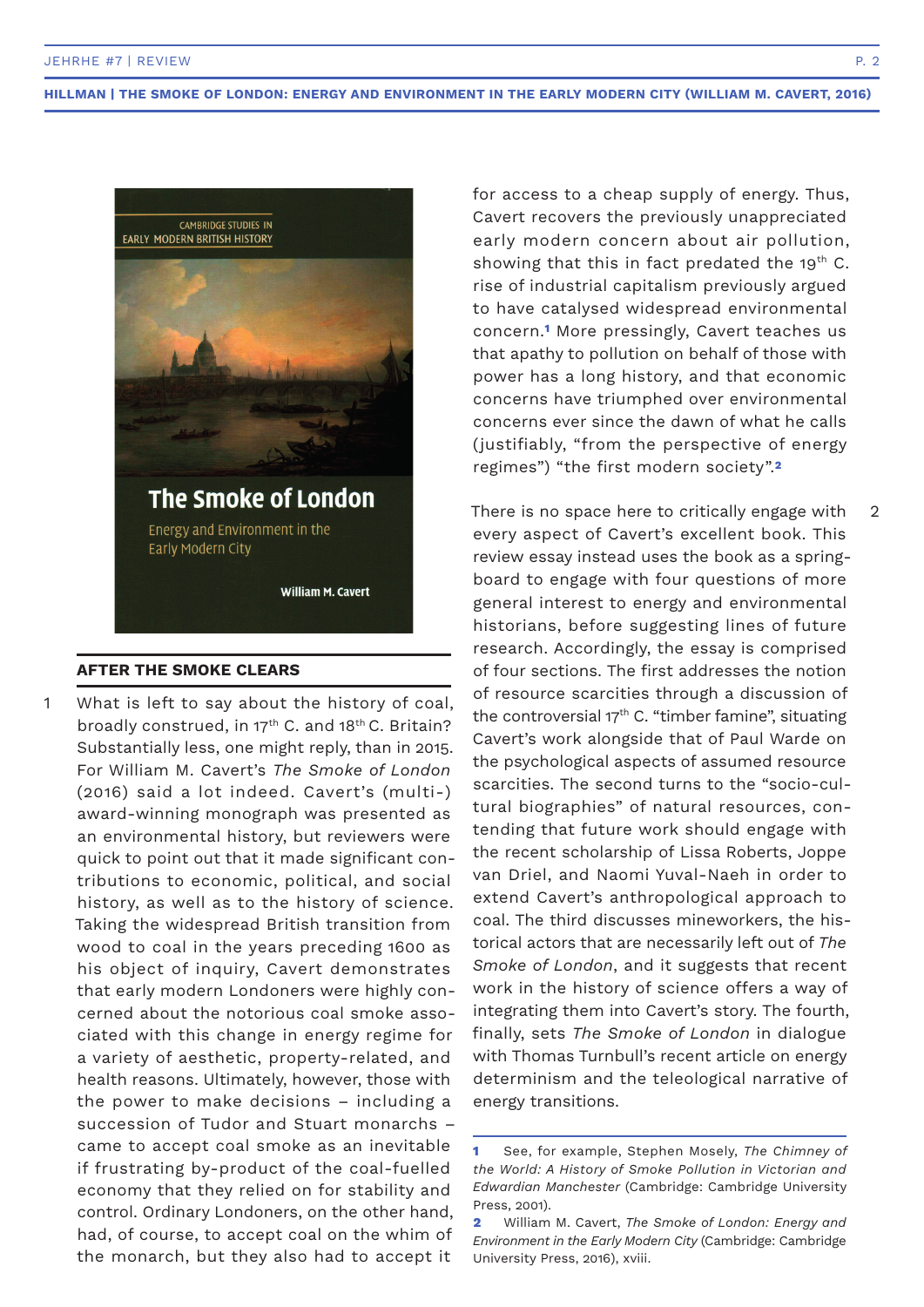# **THE NEF THESIS REVISITED**

- In 1932, J.U. Nef argued that a  $17<sup>th</sup>$  C. timber scarcity prompted the widespread adoption of coal, leading to "something like a revolution in the use of fuel".**3** On Nef's account, the inefficiency of wood combustion, Royal Commissioners' reports on forests, and increased wood prices all pointed to the fact that between the mid-16<sup>th</sup> C. and the mid-17th C., Britain witnessed "an acute shortage of wood".**4** Thus explained, Nef argued, the fourteen-fold increase in coal production he identified in the same period.**<sup>5</sup>** 3
- Nef's evidential base was soon attacked by historians who doubted the tangible presence of a timber crisis.**6** In *The Smoke of London*, however, Cavert is necessarily critical but also charitable to Nef. As Peter Thorsheim has already noted, Cavert's original archival research on coal duties – provided in Chapter 2 – has added new estimates for coal consumption between the 1550s and the 1680s, an estimate that filled a much needed gap in economic history.**7** These findings naturally "confirmed Nef's overall picture of urban coal imports growing dramatically during the late 16<sup>th</sup> C.", but Cavert does concede that Nef's "description of a universal timber famine is not really defensible".**<sup>8</sup>** 4
- However, Cavert then goes on to provide his own interpretation of the timber famine, which is most illuminating. He does not argue for the presence of a national crisis, but he does argue that there was a noticeable decline in wood supply that led to an uptake in coal. There were three reasons for this. First, available woods 5

were often, in practice, inaccessible; second, short-term thinking led to the unsustainable felling of many trees for immediate profit; and, most importantly, however small the actual decline in trees there was a widespread perceived fear of an impending crisis. Such fears, Cavert shows us, were expressed by the landed gentry, the brewing industry, and even the Privy Council.**9** "Coal therefore, became London's fuel exactly when contemporaries believed that wood's availability had become threatened", Cavert concludes.**10** Nef was wrong about the scale of the crisis, then, but Cavert also demonstrates that his argument remains quite convincing in important ways.

Here, Cavert's work has an important connection to the scholarship of Paul Warde, an environmental historian who has argued elsewhere that early modern wood crises were often assumed rather than actual.**11** Such conclusions are surely important. One wonders, though, to what extent similar, comparative research could be completed on other natural resources and energy sources. What environmental and energy history might profit from next, I suggest, is a series of localised studies, fine-grained and micro-historical in scope, examining resource shortages – real or otherwise – in other periods and locations. If Warde and Cavert teach us anything in this respect, it is that the old Annales School approach to the environment, divorced in the main from human "events", overlooks just how mutually interdependent the natural and the cognitive landscapes of the past were.

# **THE "SOCIO-MATERIAL IDENTITY" OF COAL**

It is worth discussing Cavert's approach to coal in light of two more recent treatments of coal in the historical literature: Lissa Roberts and Joppe

6

7

**<sup>3</sup>** John Ulric Nef, *The Rise of the British Coal Industry*, 2 vols. (London: George Routledge, 1932), vol. 1, 20.

**<sup>4</sup>** *Ibid*., 161.

**<sup>5</sup>** *Ibid*., 120.

**<sup>6</sup>** D.C. Coleman, "The Coal Industry: A Rejoinder", *The Economic History Review*, vol. 30, n? 2, 1977, 343-345; John Hatcher, *The History of the British Coal Industry. Volume 1 Before 1700: Towards the Age of Coal* (Oxford: Clarendon Press, 1993).

**<sup>7</sup>** Peter Thorsheim, "Comments by Peter Thorsheim, UNC Charlotte", *H-Environment Roundtable Reviews*, vol. 9, n? 9, 2019, 15.

**<sup>8</sup>** William M. Cavert, *The Smoke of London,* 19, 24 (cf. note 2).

**<sup>9</sup>** *Ibid*., 20-22.

**<sup>10</sup>** *Ibid*., 21.

**<sup>11</sup>** Paul Warde, "Fear of Wood Shortage and the Reality of the Woodland in Europe, c. 1450-1850", *History Workshop Journal*, n? 62, 2006, 28-57; Paul Warde, "Early Modern 'Resource Crisis': The Wood Shortage Debates in Europe", *in* A.T. Brown, Andy Burn, Rob Doherty (eds.), *Crises in Economic and Social History: A Comparative Perspective* (Martlesham: Boydell Press, 2015), 137-160.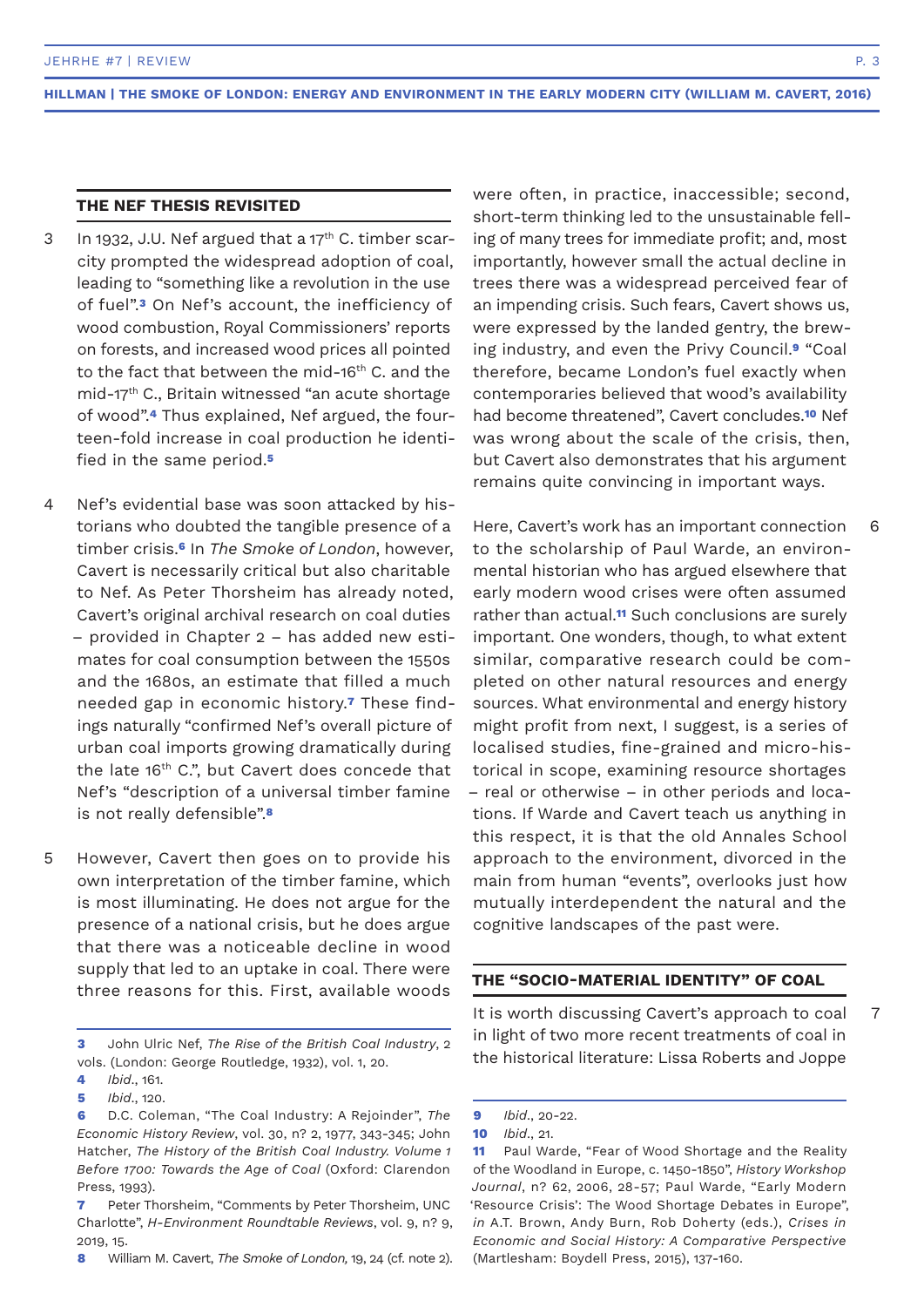van Driel's "The Case of Coal" (2017) and Naomi Yuval-Naeh's "Cultivating the Carboniferous: Coal as Botanical Curiosity in Victorian Culture" (2019). Both of these papers take what can fairly be called a socio-cultural – or, to use Roberts and van Driel's preferred term, "socio-material" – approach to coal.**12** That is, they do not consider coal in a teleological way as a predetermined "fossil fuel", and they are interested in broader, cultural understandings of coal.

Roberts and van Driel set out to show that the "historical identity of coal evolved through a fluid amalgam of material characteristics and applications, knowledge claims, technological capabilities, market transactions and political decisions".**13** Their paper thus shows us how, in Britain and France over the course of the long 18<sup>th</sup> C., legal disputes, rival taxonomic schemes, taxation programmes, and plans for agricultural improvement all contributed to shaping coal's material identity, one that is still contested today. Indeed, geoscientists have argued that it makes sense to see various coals as highly-localised natural products, and yet, for economic convenience, a four-fold taxonomic scheme (lignite, sub-bituminous, bituminous, and anthracite) is nevertheless still widely in place.**14** Yuval-Naeh focuses more specifically on Victorian Britain, demonstrating that – besides its practical uses – coal was seen by the middling- and upperclasses as a botanical wonder, "a relic of the deep past".**15** As geo-historical science became fashionable, the botanical origin of coal "provided alternative imagery for one of Britain's darkest and harshest environments – the coal mine – by pasting pastoral scenes of luxuriant forests over the underground arena of social struggle".**<sup>16</sup>** 8

**16** *Ibid*., 440.

Although Cavert provides a similarly socio-cultural discussion of coal smoke in early modern London, coal does not get the same treatment. He does, however, indicate that he favours an anthropological approach to coal by stating that he sees coal "as one of the many 'things' that became essential to the emergence of a certain kind of society", while citing Arjun Appadurai's acclaimed edited volume *The Social Life of Things* (1986). If future research can give  $17<sup>th</sup>$  C. and early 18<sup>th</sup> C. attitudes to coal in Britain the same treatment that Roberts, van Driel, and Yuval-Naeh give later attitudes (or the treatment that Cavert gives coal smoke), then one paper from *The Social Life of Things* becomes particularly relevant. In his contribution, William Reddy examined two trade dictionaries to highlight how the French Revolution instigated a new "commercial Weltanschauung" about textiles: before the Revolution detailed connoisseurship was crucial; afterwards the production process took on a new significance.**<sup>17</sup>** Tracing such changes in the socio-cultural biography of coal – and indeed all natural resources – has the potential to tell us much about the historical importance of coal, as fuel or otherwise.

# **COAL-MINERS AND THE SCIENTIFIC REVOLUTION**

Cavert's argument in Chapter 6, "Smoke in the scientific revolution", is nuanced and convincing: coal smoke was widely believed to be harmful by certain (but not all) physicians to certain (but not all) types of person, but the physicians had a difficult job proving this empirically; they were therefore only ever partially successful. They could, for instance, persuade  $17<sup>th</sup>$  C. demographers that coal smoke might have slightly influenced Londoners' comparatively short life expectancy, but that this was largely the result of moral and social degeneracy. In making this argument, Cavert manages to explain and reconcile the divergent approaches to coal smoke taken by historians of medicine and literary critics.**<sup>18</sup>**

9

10

**<sup>12</sup>** Lissa Roberts and Joppe van Driel, "The Case of Coal", *in* Lissa Roberts and Simon Werrett (eds.), *Compound Histories: Materials, Governance and Production, 1760-1840* (Leiden: Brill, 2017), 57-84 (57).

**<sup>13</sup>** *Id*.

**<sup>14</sup>** *Ibid*., 59-62.

**<sup>15</sup>** Naomi Yuval-Naeh, "Cultivating the Carboniferous: Coal as a Botanical Curiosity in Victorian Culture", *Victorian Studies*, vol. 61, n? 3, 2019, 419-445 (419).

**<sup>17</sup>** William M. Reddy, "The Structure of a Cultural Crisis: Thinking about Cloth in France Before and After the Revolution", *in* Arjun Appadurai (ed.), *The Social Life of Things: Commodities in Cultural Perspective* (Cambridge: Cambridge University Press, 2014), 261-284 (265).

**<sup>18</sup>** On these narratives see William M. Cavert, *The Smoke of London,* 80-81 (cf. note 2).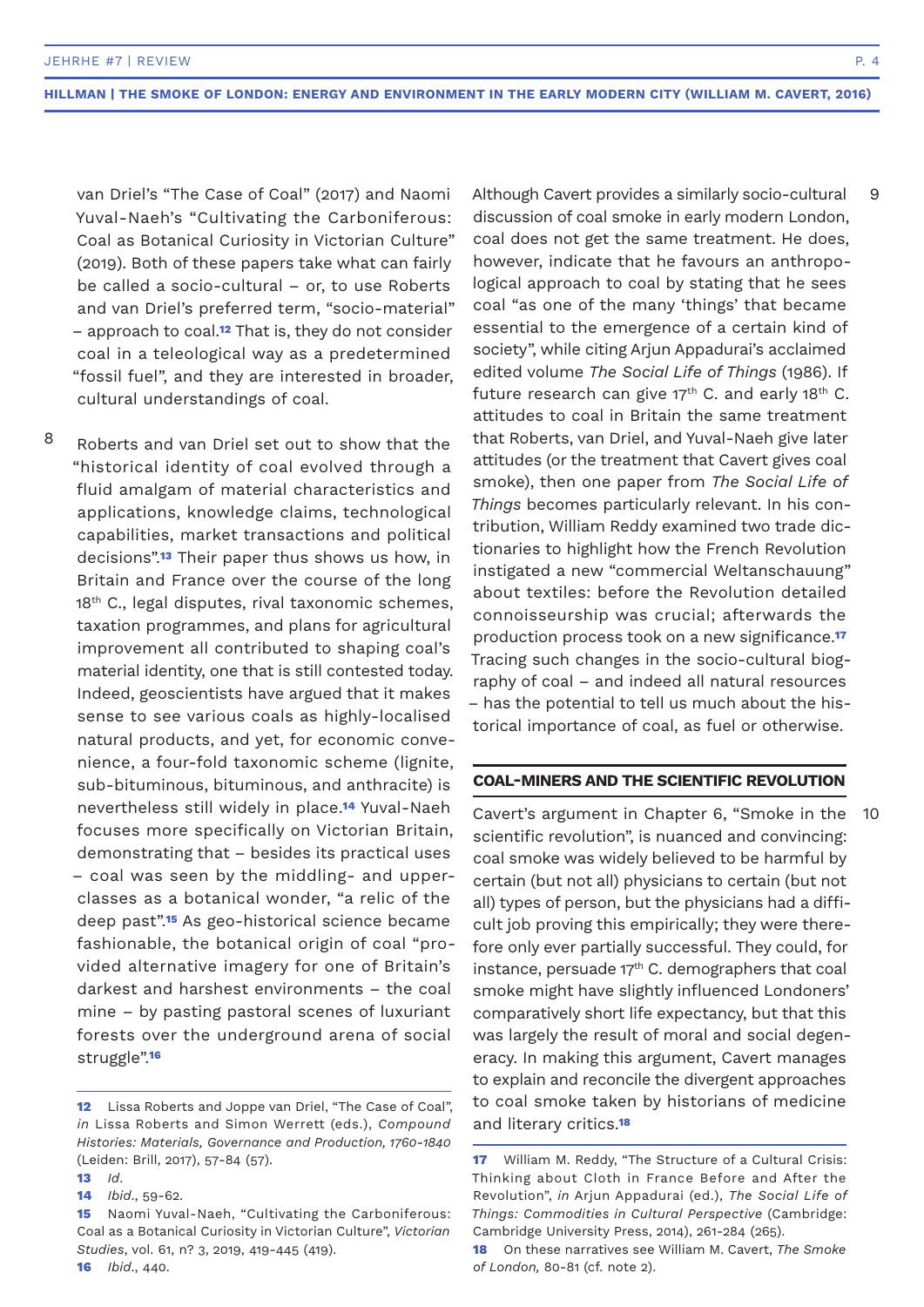- Physicians and demographers thus get the lion's share of Cavert's attention in Chapter 6, with some attention going to Robert Boyle and John Locke, amongst others, in so far as their chemical work related to medical theory.**<sup>19</sup>** This works for Cavert's study, with its focus on those aspects of "science" that related most pressingly to the concerns of early modern Londoners. But Cavert, I believe, would agree that a comprehensive history of coal smoke as it related to the alleged  $17<sup>th</sup>$  C. and early 18<sup>th</sup> C. scientific revolution would demand more than one chapter's worth of material. 11
- Although Cavert briefly mentions the Baconian practice of writing weather diaries "championed by members of the Royal Society", his omission of one of the fellows' similarly Baconian practices – that of taking excursions into mines – is surprising. In 1666, Boyle listed 101 "Inquiries Touching Mines" and he actively encouraged the fellows of the Royal Society to visit mines as valuable sites of natural inquiry. Four of Boyle's inquiries seem particularly relevant to Cavert's topic: numbers 6, 17, 24, and 38 all addressed mine vapours and damps.**20** And, true to Bacon, Boyle suggested that the fellows sought the first-hand testimony of the mineworkers to respond to many of his inquiries: "What Methods the Mine-men use in following the Vein…", and "How the Miners deal with Rocks and Sparrs…" were but two examples.**21** Many of the fellows that responded to Boyle's inquiries researched metal-mines, but a number of published papers in the *Philosophical Transactions of the Royal Society* did address coal-mines: "That damps naturally fire of themselves, we have the general Testimony of Miners, and [Henry Power]", Martin Lister wrote in a 1684 paper about coal pyrites.**22** The fellows of the Royal Society, then, 12

were one subset of early modern Londoners that certainly did not ignore the experiences of mineworkers.**<sup>23</sup>**

Such research would necessarily centre on coalfields at a distance from London. Yet Cavert's story about the metropole could only be enriched by new provincial stories. My point is that future work should examine any connections between natural philosophical understandings of coal damps and vapours on the one hand, and, on the other, the smoke emitted from the mass consumption of coal in cities like London. Were they seen as separate entities? Did natural philosophers see any relationship between them? Was the embodied understanding of damps and vapours possessed by coal-miners of use to natural philosophers, or was this a merely tacit kind of knowledge that could not be appreciated by them? 13

Such research questions may fruitfully be 14 explored by considering coal-mines as "trading zones" in the vein of Pamela O. Long, where vernacular, practical expertise and learned natural knowledge coalesced.**24** A careful reading of natural philosophers' observations of miners may prove revealing. Connections can then be drawn from the natural philosophical work on damps and vapours, and the work on smoke. By focusing on the experiences of mineworkers, their bodily knowledge of the coalfield environment, and the natural knowledge that natural philosophers drew from them in turn, this work would complement Cavert's research by telling the other part of the story.

# **THE TRANSITION TO COAL AND ENERGY DETERMINISM**

Thomas Turnbull has recently decried determinism in energy history, calling for a more nuanced approach that sees energy as an 15

**<sup>19</sup>** *Ibid*., 88.

**<sup>20</sup>** Robert Boyle, "Articles of Inquiries Touching Mines", *Philosophical Transactions of the Royal Society*, vol. 1, 1666, 330-343.

**<sup>21</sup>** *Ibid*., 335-336.

**<sup>22</sup>** Martin Lister, "The Second Paper of the Same Person Concerning the Spontaneous Firing of the Pyrites", *Philosophical Transactions of the Royal Society*, vol. 14, 1684, 515-517 (516).

**<sup>23</sup>** William M. Cavert, *The Smoke of London,* 18 (cf. note 2). **24** Pamela O. Long, *Artisan/Practitioners and the Rise of the New Sciences, 1400–1600* (Corvallis: Oregon State University Press, 2011), chapter 4.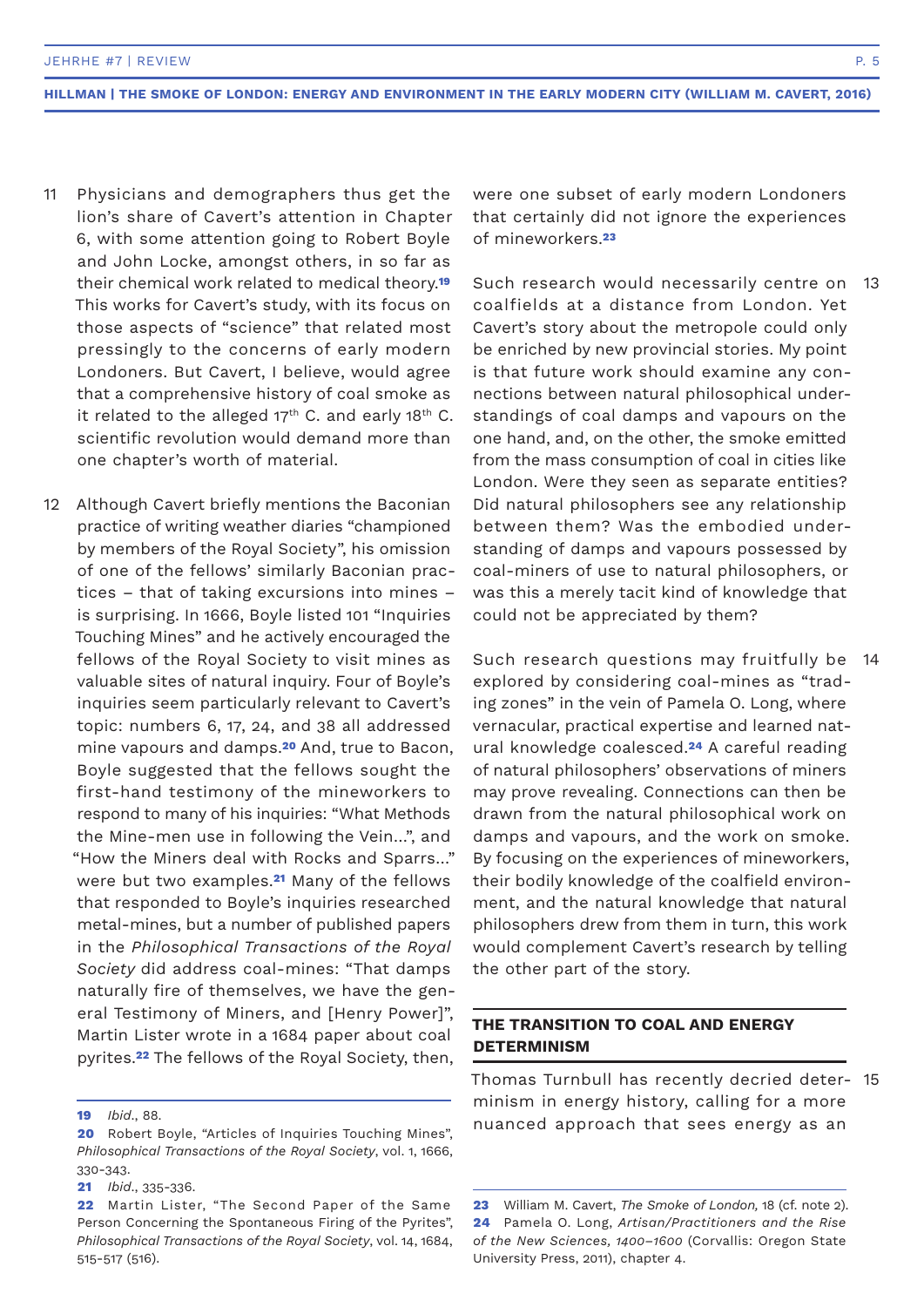"inter-dependent historical agent".**25** By conducting a close reading of Nef, E.A. Wrigley, and Rolf Sieferle, Turnbull shows us that these "original energy historians" developed much more qualified arguments about energy transitions than subsequent generations of historians have suggested. Crucially, Turnbull also argues that each of the three writers' historical interpretations were conditioned by their own perceptions of contemporary environmental crises. "This should encourage us", Turnbull claims. "Our future is not preordained, rather there is great potential to redefine society's relation to energy".**<sup>26</sup>**

Following Turnbull, could one then see Cavert's argument as reflecting the perceived apathy of current world readers to climate change? Perhaps – but it would be harder to dispute the wealth of empirical sources that Cavert draws upon that, on this reading, just so happen to support his argument. And at any rate, to read too much into Turnbull's stance on "historiography as a form of 'environmental' history" would somewhat contradict his persuasive stance against determinism.**27** Cavert's work is not the least bit deterministic, offering a thorough-going 16

dissection of early modern London's relation to energy and qualifying how, despite the negatives, coal took off regardless. Human behaviour is central to Cavert's story, just as Turnbull would hope. Despite the distance of some 400 years, there are nonetheless striking parallels between early modern Londoners' begrudging acceptance of coal, and the acceptance found in other corners of the modern world. The stark lesson from Cavert's study is that the opportunity to redefine society's relation to energy will be no easy feat. If energy regimes are not deterministic, can the same be said for human apathy?

# **CONCLUSION**

To summarise on a less bleak note: William Cavert's *The Smoke of London* is an excellent book. It is of interest, of course, to early modern environmental historians but, as I hope to have demonstrated here, the themes it addresses ensure that it demands a broader readership. Responses to the suggestions for future research made here would be most welcome, no doubt, in the pages of *Journal of Energy History / Revue d'Histoire de l'Énergie*. 17

**26** *Ibid*., 274.

**<sup>25</sup>** Thomas Turnbull, "Energy, History, and the Humanities: Against a New Determinism", *History and Technology*, vol. 37, n? 2, 2021, 247-292 (273).

**<sup>27</sup>** *Ibid*., 248.